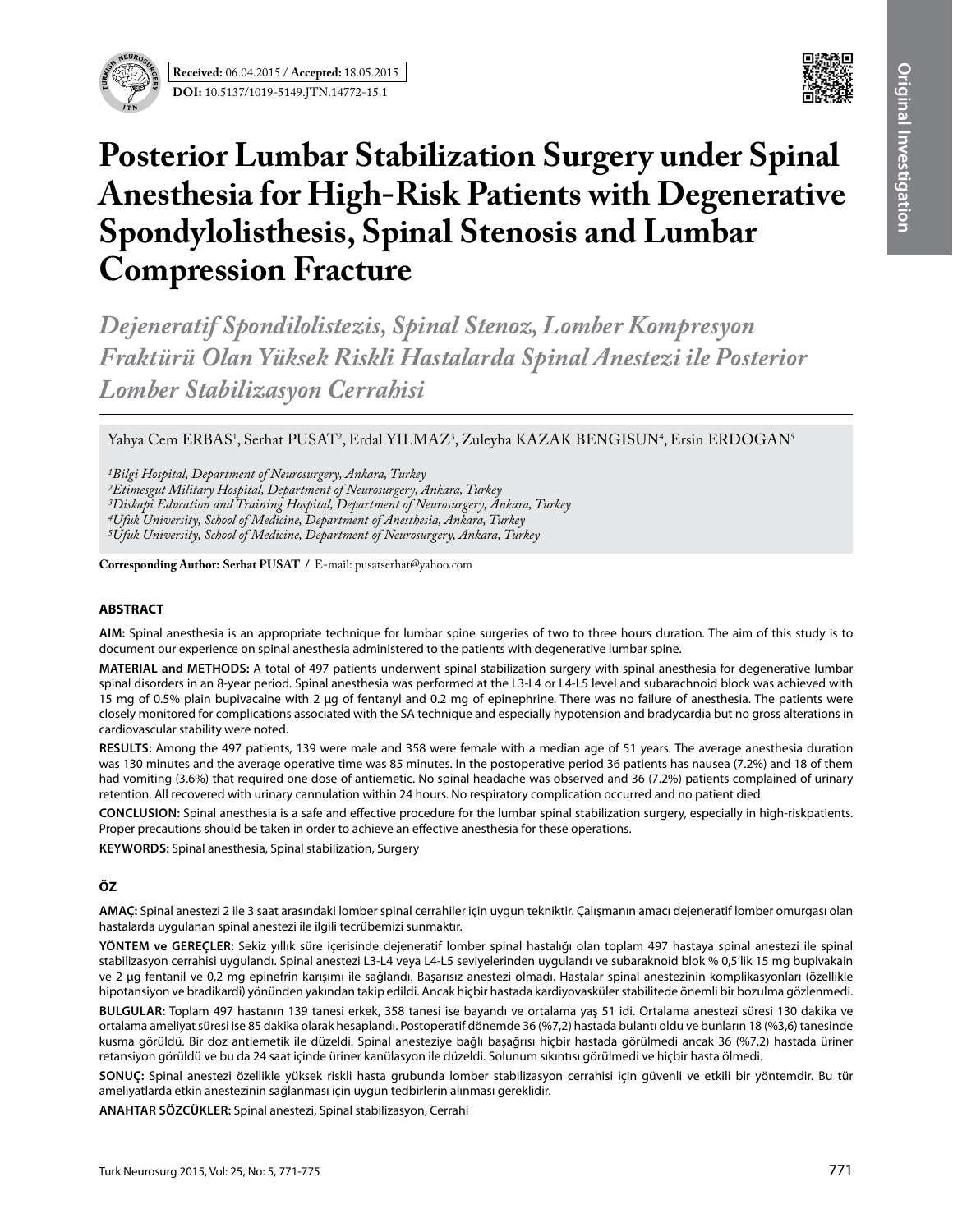## **INTRODUCTION**

General anesthesia (GA) and spinal anesthesia (SA) have both been shown to be suitable techniques for patients undergoing lumbar spine surgery (3, 6, 8) but GA is routinely used in most spinal practices (1).

Anesthesiologists often favour SA because it reduces blood loss, ensures hemodynamic instability, and improves operating conditions by decreasing peripheral venous pressure that also reduces venous blood loss in the operative field (1, 4, 5, 9). In addition, in the prone position, the awake patient can self-position to avoid brachial plexus injury and pressure necrosis to the face that may occur in the malpositioned patient under GA. Pulmonary complications are reported to occur less frequently with SA compared with GA (11, 13, 15).

SA is widely used technique for lumbar spine surgery especially for laminectomies (6, 9, 16, 18) but its use for posterior lumbar stabilization surgery has not been reported yet. However, a significant number of patients who present a high surgical risk have undergone posterior lumbar stabilization surgery with GA (12, 14). SA is not routinely used for posterior lumbar stabilization surgery, even for high-risk patients, despite the fact that degenerative spondylolisthesis, spinal stenosis and lumbar compression fractures often implies the patient population is elderly with pre-existing comorbidities (7, 8, 10, 17, 18).

The aim of this study was to determine the outcomes of SA in patients with degenerative spondylolisthesis, spinal stenosis and lumbar compression fractures who underwent posterior lumbar stabilization surgery.

#### **MATERIAL and METHODS**

A retrospective study was undertaken to review the use of SA in patients undergoing posterior lumbar stabilization surgery. 497 surgeries were performed on patients with degenerative spondylolisthesis, spinal stenosis and vertebra fracture between March 2007 and March 2015. The gender and age distribution of the patients are presented in Tables I, II. All surgical procedures were performed by the same neurosurgeon and the anesthesia was ensured by the same anesthetist. The additional diseases that may pose a surgical problem for the patients are presented in Table III. All patients were classified by the anesthetist as American Society of Anesthesiology (ASA) grades 1, 2, 3 or 4. The medical conditions causing the patients to be considered as high-risk are shown in Table IV. All patients underwent radiological examinations with computed tomography and magnetic resonance imaging. Based on these examinations, the preoperative diagnoses of the patients were lumbar spondylolisthesis, recurrent lumbar disc herniation, lumbar spinal stenosis, and lumbar compression fracture (Table V). We treated all of these 497 patients with posterior lumbar stabilization and laminectomy, discectomy, and if necessary posterior lumbar interbody fusion. All the patients received intravenous antibiotic before surgery and orally thereafter until 2 days after discharge from the hospital.

**Table I:** Distribution of the Patients According to Gender

| Gender | Number of patients |
|--------|--------------------|
| Female | 358                |
| Male   | 139                |
| Total  |                    |

#### **Table II:** Distribution of the Patients According to Age

| <b>Age interval</b> | <b>Number of patients</b> |
|---------------------|---------------------------|
| Less than 30 years  | 4                         |
| 31-40 years         | 20                        |
| 41-50 years         | 54                        |
| 51-60 years         | 134                       |
| 61-70 years         | 166                       |
| 71-80 years         | 92                        |
| More than 80 years  | 27                        |

**Table III:** Additional Diseases in Patients Who Underwent Stabilization Surgery with Spinal Anesthesia

| <b>Disease</b>                           | <b>Number of patients</b> |
|------------------------------------------|---------------------------|
| <b>Diabetes</b>                          | 185                       |
| Cardiac disease                          | 160                       |
| Hypertension                             | 172                       |
| Chronic obstructive pulmonary<br>disease | 84                        |
| Allergy                                  | 3                         |
| Goiter                                   | 37                        |

**Table IV:** Distribution of the Patients According to the Preoperative Anesthesia Risk (Based on ASA Classification)

| <b>ASA</b>       | <b>Number of patients</b> |
|------------------|---------------------------|
| ASA <sub>1</sub> | 57                        |
| ASA <sub>2</sub> | 124                       |
| ASA <sub>3</sub> | 251                       |
| ASA4             | 65                        |
| Total            | 497                       |

**Table V:** Distribution of the Patients According to the Preoperative Diagnosis

| <b>Diagnosis</b>                 | <b>Number of patients</b> |
|----------------------------------|---------------------------|
| Vertebrae fracture               | 23                        |
| Recurrent lumbar disc herniation | 24                        |
| Lumbar spondylolisthesis         | 157                       |
| Lumbar spinal stenosis           | 293                       |
| Total                            |                           |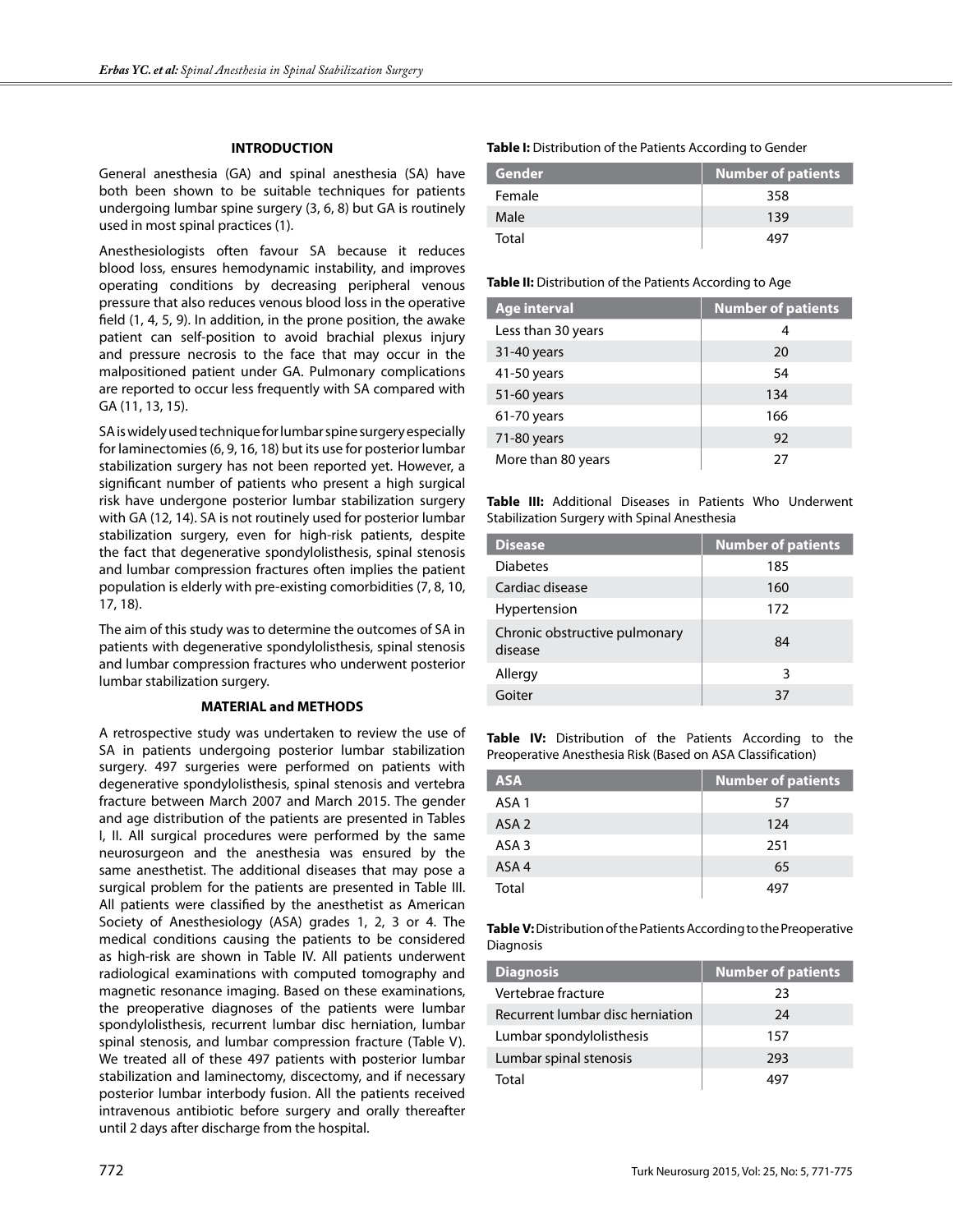| <b>Complications</b> | <b>Number of patients</b> |
|----------------------|---------------------------|
| Bleeding             | ς                         |
| Neurological deficit | 0                         |
| Infection            | ŋ                         |
| CSF fistula          | 2                         |
| Pulmonary problems   | ŋ                         |
| Cardiac problems     | 0                         |
| Allergy              | 5                         |
| Death                | 0                         |
| Total                | q                         |

**Table VI:** Complications of the Stabilization Operations

SA was suggested to the patients as an option or alternative to the GA. The risk and benefits of both techniques were discussed with the patients and their relatives and the final decision was made by the patients. All patients were informed about the risks and benefits of spinal anesthesia before the surgery. After obtaining informed consent, a spinal anesthetic was administered for all 497 patients. Prehydration was performed in the operation room with 300 to 500 ml of lactated Ringer solution intravenously. The spinal anesthetic was administered to the patient in the sitting position. After sterile preparation, the best interspace at the L3-4 or L4-5 level was identified and a local anesthetic was administered into the skin and superficial tissues using a 25-gauge needle. Dural puncture was performed using a 22-gauge Quince needle and subarachnoid block was achieved with 15 mg of 0.5% plain bupivacaine with 2  $\mu$ g of fentanyl and 0.2 mg of epinephrine. The patient was returned to the supine position, and as soon as there was clear evidence of subarachnoid block at T-12 or above, the patient was turned to the prone position on the operating bed. A pillow was applied to allow easy breathing and to relieve anxiety about the face being covered. Oxygen was administered by a nasal cannula at 2 L/minute. No supplemental sedation was given to avoid increased risk of hypotension and cardiovascular instability. At the end of the procedure, the patient was transferred to the Post-anesthesia Recovery Unit (PARU).

There was no failure of anesthesia. Surgery was successfully completed in all patients. The patients were closely monitored for complications associated with the SA technique and especially hypotension and bradycardia but no gross alterations in cardiovascular stability were noted.

Age, sex, height, weight and ASA score were recorded at the time the patient first entered the operation room. Total anesthesia duration (time from the patient's entry into the operating room until transfer to the PARU) and operative time (time from incision to placement of the surgical dressing) were documented.

Patients' complaints of pain or nausea, or episodes of vomiting during the postoperative period were recorded in the nursing notes. Pain was treated with self-controlled intravenous morphine. Postoperative complications such as headache, urinary retention or pulmonary dysfunction were recorded. The patients who underwent surgery on more than 2 levels required a blood transfusion. Postoperative surgical complications were also recorded.

## **RESULTS**

The study cohort consisted of 139 men and 358 (72%) women, and the median age was 51 (range 29-84) years (Table I, II). Of the 497 patients, 57 patients were ASA-1, 124 patients were ASA-2, 251 (50.5%) were ASA-3 and 65 were ASA-4. Most (63.5%) of the patients were ASA-3 in the preoperative period.

The mean duration of anesthesia was 130 minutes (range 50-180 minutes) but the duration was shortened in case of dural injury and cerebrospinal fluid (CSF) loss, The average operative time was 85 minutes (range 45-145 minutes) and the average blood loss was 400 ml (range 200-1300 ml).

No patient died in this series. All patients were mobilized 8 hours after surgery. The average duration of hospital stay was 2 days.

In the postoperative period 36 patients has nausea (7.2%) and 18 experienced vomiting (3.6%) that required 1 dose of antiemetic. The postoperative narcotic requirement was 0.5 mg morphine sulphate/hour. No headache was observed and 36 (7.2%) patients complained of urinary retention. All recovered within 24 hours with urethral cannulation. No respiratory complication occurred. A CSF fistula was the most common surgical complication and was observed in 5 (1%) patients. The postoperative complications secondary to spinal stabilization surgery are summarized in Table VI.

## **DISCUSSION**

This study supports the role of SA technique for the management of patients undergoing posterior lumbar spinal stabilization surgery. Posterior lumbar stabilization can be performed under SA without mortality and with very low morbidity. In this study, 63.5% of the patients were ASA 3 and 4, considered as high-risk patients. It is notable that there was no respiratory complication, which is one of the most common causes of morbidity and mortality in high-risk surgical patients. SA has been associated with complications such as hypotension, and bradycardia in previous studies (3, 10, 11). However in our study, no morbidity attributable to the anesthetic technique occurred.

Neurosurgeons and spine surgeons are now increasingly confronted with degenerative changes of the lumbar spine because of the aging population (10, 19). Degenerative changes of the lumbar spine that are diagnosed by computed tomography and magnetic resonance imaging become more common with age and are present in all patients over 60 years old (10). The treatment options for degenerative lumbar spine range from analgesic medication to extensive posterior stabilization surgery. The goal of surgery in these degenerative diseases is to decompress the nerve roots, dura mater, and vessels without impairing the spinal stability.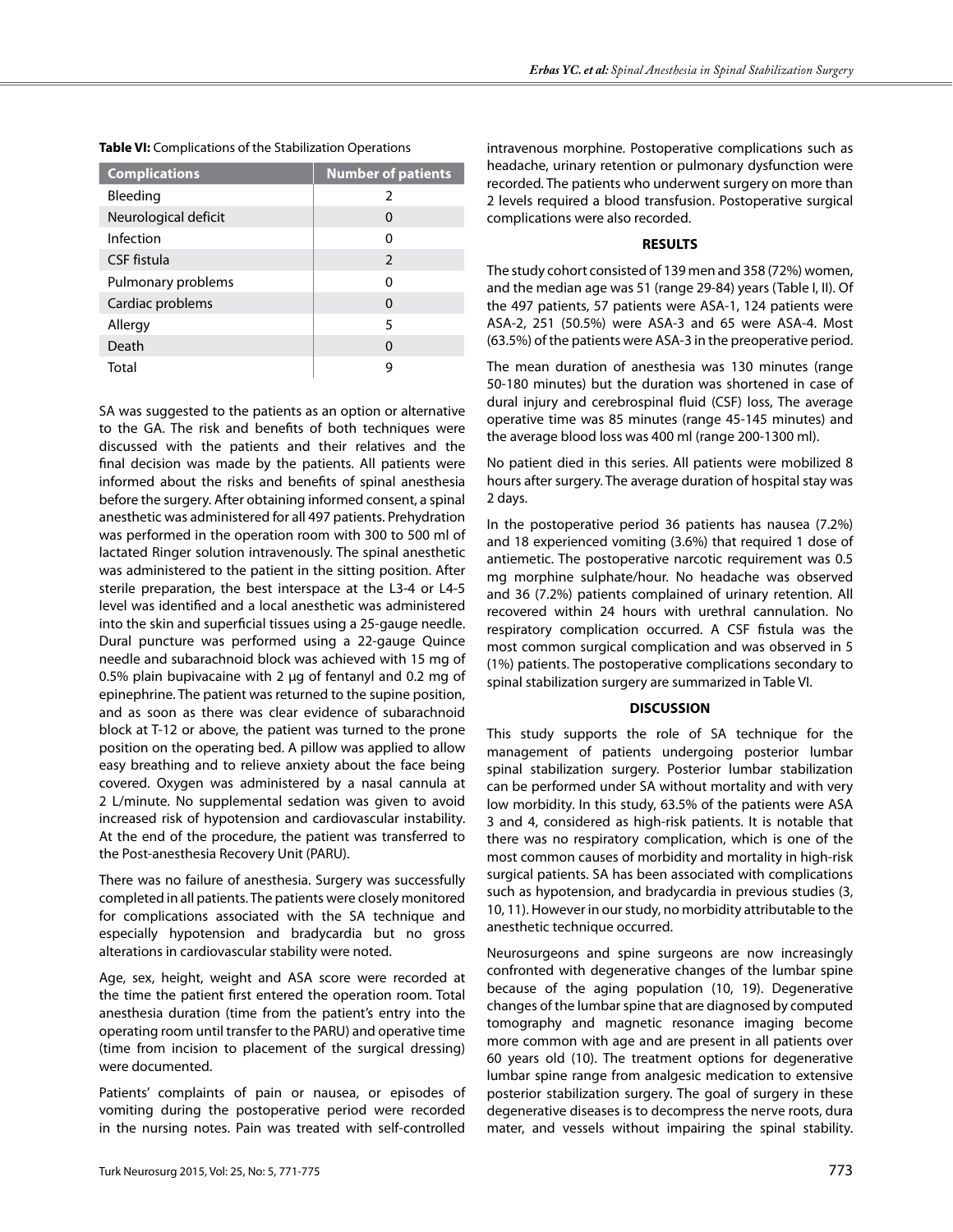Therefore, it must first be determined whether the patient has spinal stenosis, spondylolisthesis or fracture alone or associated with spinal instability. Presence of lumbar spinal instability is a universally accepted indication for stabilization surgery (3, 4). We believe that the appropriate posterior stabilization system should be used for the management of degenerative spondylolisthesis, spinal stenosis, and lumbar compression fracture in elderly, high-risk patients with history of neurogenic claudication or vesicorectal symptoms. Based on scientific knowledge, conservative treatment options are worthless most of the time in this patient group and the patients should preferably have surgical treatment (10, 19).

GA is the preferred technique for spinal stabilization surgery (1, 5). However, high-risk patients may not tolerate the complications or side effects of GA (11). Patients with highrisk medical conditions such as poorly controlled diabetes, cardiac or coronary disease, uncontrolled hypertension, chronic obstructive pulmonary disease, allergy and goiter were considered high-risk patients. However, GA is not without risk. The possible complications of GA in high-risk patients are headache, backache, nausea and vomiting, damage to the teeth, sore throat and laryngeal injury or spasm, anaphylaxis secondary to anesthetic agents, cardiovascular collapse, respiratory depression, aspiration pneumonia, hypothermia, hypoxic brain damage, nerve injury due to positioning, embolism (air or thrombus), and death. SA is therefore more suitable for high-risk patients.

Knowing the level of surgical anesthesia is extremely important since this will determine whether the patient can comfortably undergo the procedure and avoid the hemodynamic consequences of surgical stimulation (7). Therefore, SA is an alternative for the high-risk group of patients. Anesthesia levels adequate for lumbar surgery can be easily achieved with hyperbaric or isobaric local anesthetics. Typically, a dermatomal sensory level of at least T6-T8 will be required for L1-L5 surgery. Though this is higher than the level of the operative site, the higher level will allow for the surgery to take place and, depending on the local anesthetic selected, allow for a slow regression of surgical anesthesia coverage (13, 14). The patient is placed in the full prone position in most instances but we preferred spinal anesthesia in the sitting position and then the patient was positioned prone for surgery.

Bupivacaine appears to be the agent of choice since it provides adequate duration of coverage (2, 4, 7). In addition, some physicians select additives to the local anesthetic such as opioids, epinephrine, phenylephrine, neostigmine and clonidine. In our series, we used 15 mg of 0.5% plain bupivacaine with 2 µg of fentanyl and 0.2 mg of epinephrine for spinal anesthesia. This provided comfort for the patients during the spinal surgery.

Sedation is used in regional anesthesia to reduce anxiety and improve patient comfort and cooperation (12). Although spinal anesthesia provides anesthesia of the surgical site, unpleasant and uncomfortable patient experiences result from having to remain in the same position, prolonged duration of surgery, or the ambient noise in the operating room (7, 9, 15). It should be kept in mind that the agents for sedation may cause airway obstruction requiring intervention. In addition, older patients demonstrate delayed recovery of psychomotor function after sedation. In our study, no additional sedation was used for our patients in order to avoid the morbidities of the sedation such as delayed recovery, airway obstruction, hypoxia, hypotension, and excitation (5, 8).

This study demonstrates that the implementation of the SA technique in patients undergoing posterior lumbar stabilization can have significant advantages. SA is an effective, safe and low-risk option especially in patients in the ASA 3 or 4 risk groups undergoing posterior lumbar stabilization.

# **CONCLUSION**

Spinal stabilization surgery presents a number of challenges to the anesthetist. High-risk patients may undergo stabilization surgery for spondylolisthesis, spinal stenosis and compression fractures. Postoperative neurological morbidity has been reduced by advances in spinal anesthesia and analgesia techniques. The anesthetist may play an important role in facilitating spinal stabilization procedures.

# **REFERENCES**

- 1. Attari MA, Mirhosseini SA, Honarmand A, Safavi MR: Spinal anesthesia versus general anesthesia for elective lumbar spine surgery: A randomized clinical trial. J Res Med Sci 16:524-529, 2011
- 2. Brown DL: Spinal, epidural, and caudal anesthesia. In: Miller RD (ed), Miller's Anesthesia. 7<sup>th</sup> ed. Philadelphia: Churchill Livingstone, 2010: 1611-1637
- 3. Dimar JR, Fisher C, Vaccaro AR, Okonkwo DO, Dvorak M, Fehlings M, Rampersaud R, Carreon LY: Predictors of complications after spinal stabilization of thoracolumbar spine injuries. J Trauma 69(6):1497-500, 2010
- 4. Farmery AD, Wilson-MacDonald J: The analgesic effect of epidural clonidine after spinal surgery: A randomized placebo-controlled trial. Anesth Analg 108:631-634, 2009
- 5. Fritz HG, Kuehn D, Haberland N, Kalff R: Anesthesia management for spine surgery using spinal navigation in combination with computed tomography. Reg Anesth 20(6): 533-537, 1995
- 6. Goddard M, Smith PD: Spinal anaesthesia for spinal surgery. Anaesth 61:723-724, 2006
- 7. Jellish WS, Edelstein S: Spinal anesthesia for lower level spine surgery. In: Victor M. Whizar-Lugo (ed). Topics in Spinal Anaesthesia. InTech, 2014: 19-38
- 8. Jellish WS, Shea JF: Spinal anesthesia for spinal surgery. Best Pract Res Clin Anaesthesiol 17(3):323-334, 2003
- 9. Jellish WS, Thalji W, Stevenson K, Shea J: A prospective randomized study comparing short and intermediate-term perioperative outcome variables after spinal or general anesthesia for lumbar disc or laminectomy surgery. Anesth Analg 83:559-564, 1996